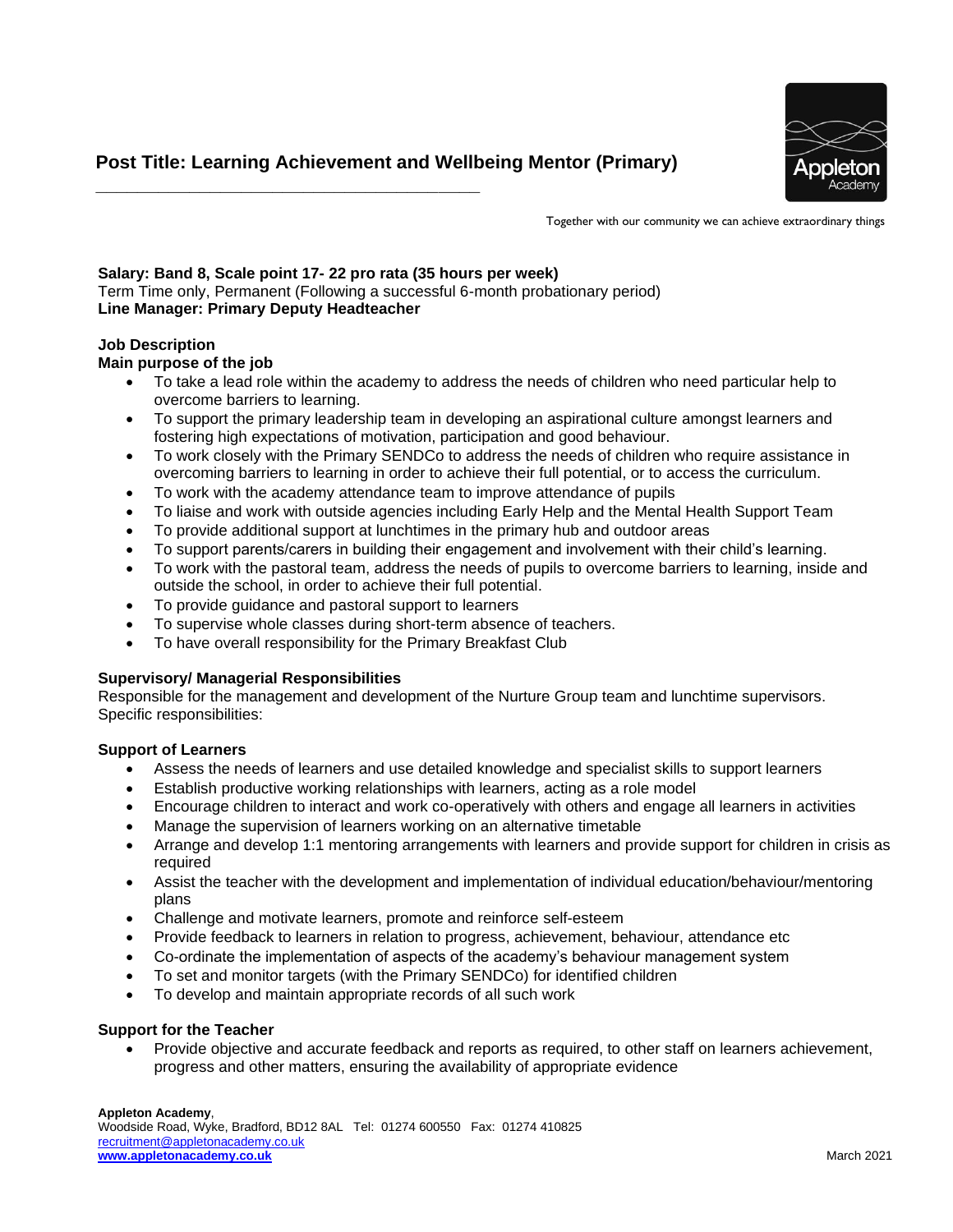- Manage record keeping systems and processes
- Take a lead role in the development and implementation of appropriate behaviour management strategies e.g. planned support for beginning/end of lessons, help teachers plan for behaviour.
- Work within an established discipline policy to anticipate and manage behaviour constructively, promoting self control and independence
- Supporting the role of parents in children's learning and contribute to/lead meetings with parents to provide constructive feedback on learner progress/ achievement.
- Support the development, implementation and monitoring of systems relating to inclusion
- Within an agreed system of supervision, plan challenging teaching and learning objectives to evaluate and adjust lesson plans as appropriate

## **Support for the School**

- Comply with and assist with the development of policies and procedures relating to child protection, health, safety and security, confidentiality and data protection, reporting on all concerns to an appropriate person
- Be aware and support difference and ensure all learners have equal access to opportunities to learn and develop
- Contribute to the overall ethos/work/aims of the Academy
- Establish constructive relationships and communicate with other agencies/professionals, in liaison with the teacher, to support achievement and progress of learners
- Attend and participate in regular meetings
- Participate in training and other learning activities as required
- Recognise own strengths and areas of expertise and use these to advise and support others
- Contribute to the identification and execution of appropriate out of school learning activities which consolidate and extend work carried out in class
- To support, uphold and contribute to the development of the Academy's Equal Rights policies and practices in respect of both employment issues and the delivery of services to the community
- Supervise learners at break and lunchtimes
- To work within term time and to be flexible as may be required to attend staff meetings/training sessions outside of usual hours.

#### **Cover Supervision**

- Supervise whole classes during the short-term absences of teachers
- Maintain good order and keep children on task undertaking pre-prepared work
- Respond to learners' questions and generally assist them to undertake set activities
- Deal with any immediate problems or emergencies using the school's policies and procedures
- Transfer the work and resources back to the teacher and feed back any issues
- Report back as appropriate using the agreed referral procedure on the behaviour of learners in the class
- Develop skills to deliver ICT packages to learners

#### General

All Academy staff are expected to:

- Work towards and support the Academy's vision and the objectives
- Support and contribute to the Academy's responsibility for safeguarding children
- Work within the Academy's health and safety policy to ensure a safe working environment for staff, children and visitors
- Work within the Academy's Community Cohesion and Race Relations Policies to promote equality of opportunity for all children and staff, both current and prospective
- Maintain high professional standards of attendance, punctuality, appearance, conduct and positive, courteous relations with children, young people, parents and colleagues
- Engage actively in the performance review process
- Adhere to Academy policies and procedures as set out in the staff handbook or other documentation available to all staff

This job description should be seen as enabling rather than restrictive and will be subject to regular review